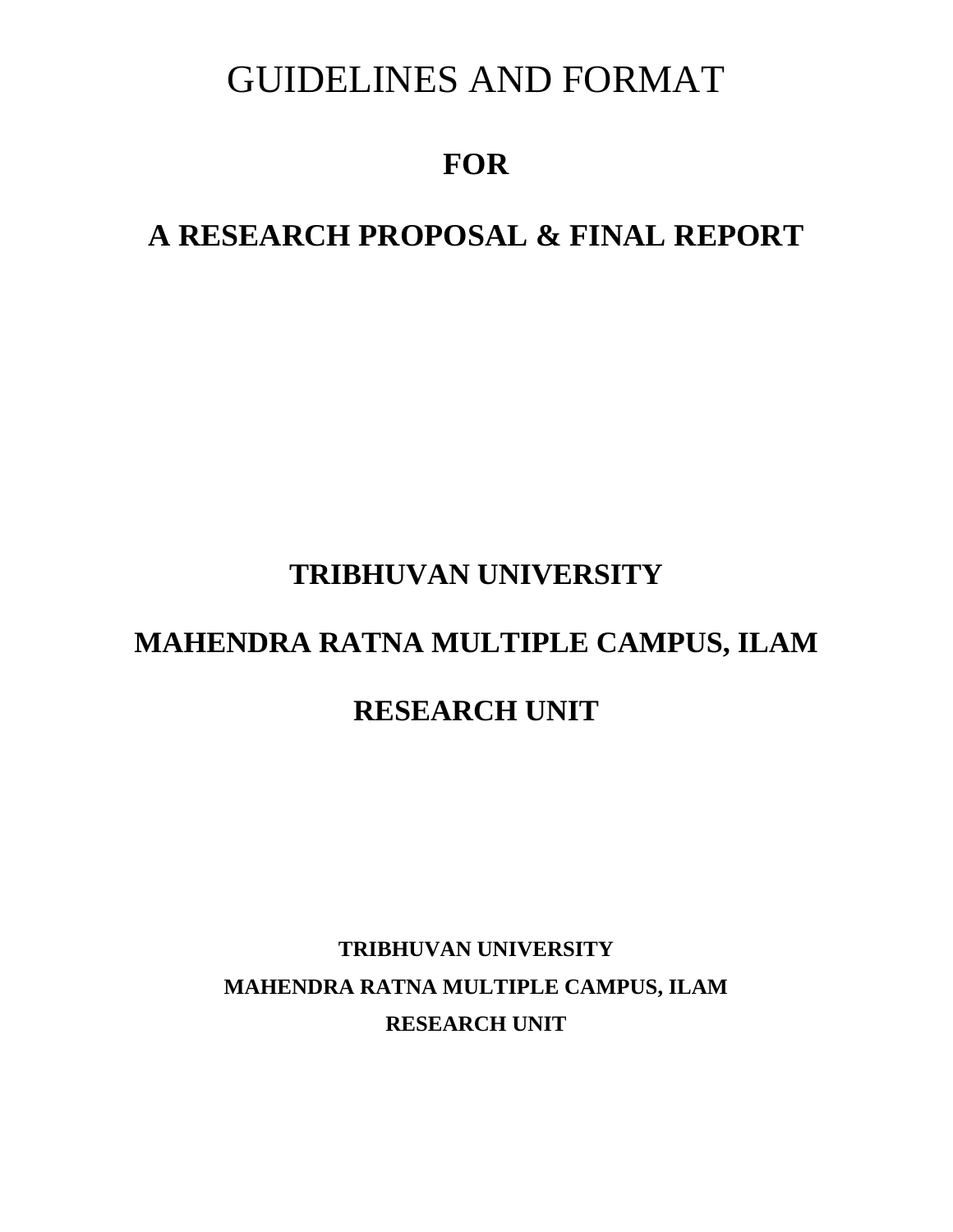#### **Format for Research Proposal:**

The Research Unit, Mahendra Ratna Multiple Campus, Ilam, considers it essential that research proposals submitted for acceptance and financial grants confirm to a prescribed format. The main aim in requiring an acceptable format for writing a research proposal is to have all the important features to appear in appropriately acceptable details. When a proposal falls short of presenting the significant aspects, it tends to hinder factual understanding and the real worth and relevance of the proposed work. Clear statements of the intended objectives of the study, the procedural approaches to be adopted, time schedules for the work and the estimate of expanses would greatly help in the preparation, proper evaluation, and the final approval of the proposal. During the process of evaluation it is also possible that some meaningful changes can be brought about to the proposal so as to render it more effectively. Furthermore, processing of the proposal and the eventual conduct of the study would also gain convenience if the submitted proposal is comprehensive and self contained.

It may often be difficult to write down all kinds of research proposals strictly within the descriptions and categories fixed by a prescribed format. To an extent the format as developed below indicates the significant aspects which may not be missed out in any proposal. We hope that it will provide broad guidelines for drawing up a research proposal. It does not, however, limit the size and content of any proposal if the researcher feels that other relevant details also need to be added on.

The project proposal in its final form is expected to contain all pertinent details concerning the study, right from the initial stages to the stage of completion. It should, therefore, aim to be what may be described as the complete plan of action. To ensure a smooth course of development of the work it becomes necessary to project oneself into various phases of its growth and be able to possibly locate and take care of the constrains and other difficulties which may creep in the process of study. The idea of having to put in all details, before one knows whether the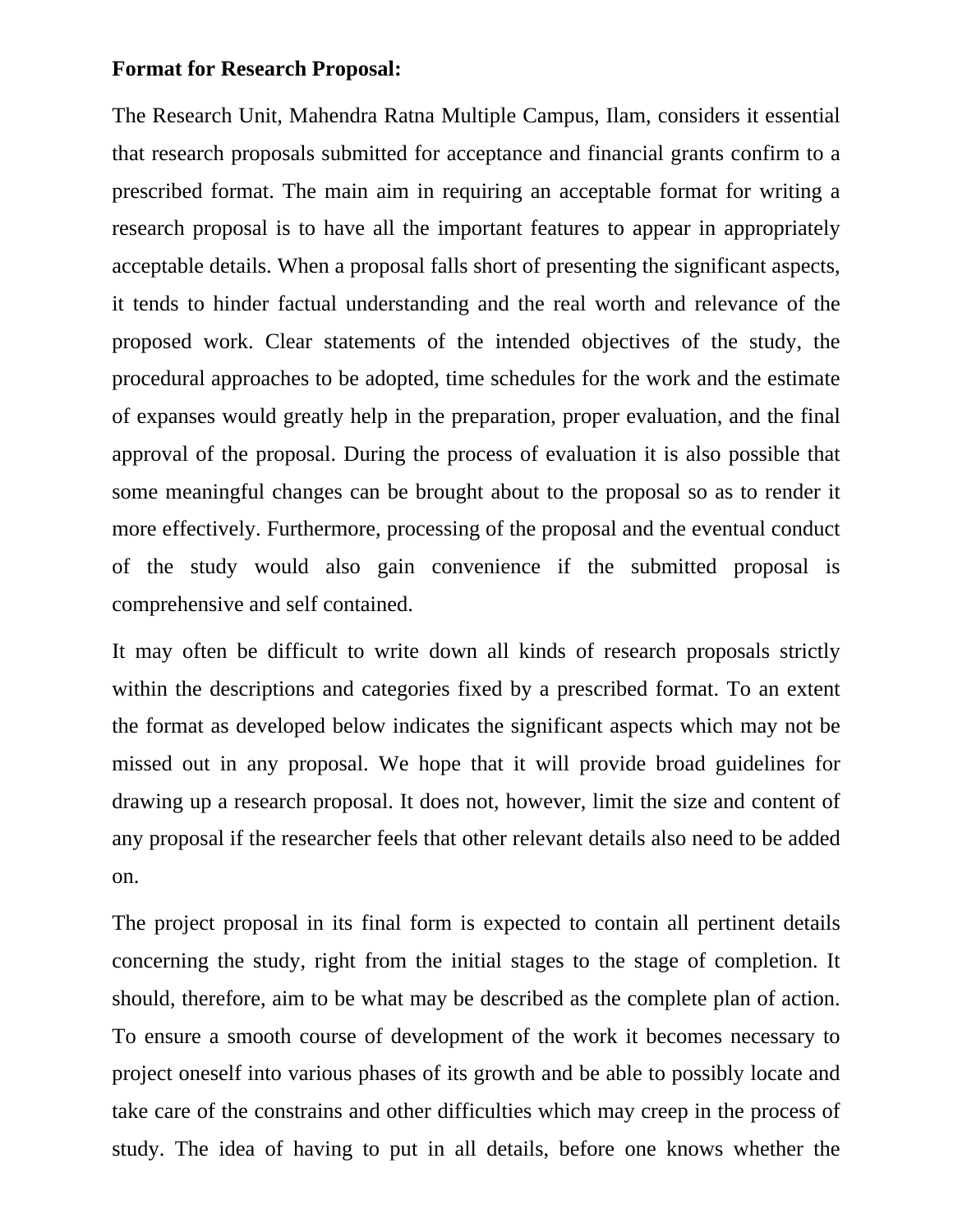proposal may be at all accepted, may not be that relishing. For that matter, a proposal in a preliminary form may be submitted and may later on be developed into its full form. Even in a preliminary form it is always advisable to put in essential details just to eliminate the possibility of a gap in understanding which otherwise keep on workable idea away from fruition.

Apart from the above stated factors, it is also desired that an objective basis should be available for the evaluation of the research work. The Research Unit has been entrusted with this job. Successful execution of a research project gives certain benefits and credits to the researcher. It is important that the researcher gets a fair evaluation on the basis of the work and receives the credit s/he rightly deserves. To this end, it is essential that the proposal should contain a full description of all the facets of the work. Here are the items that need to be essentially included in the writing of a research proposal.

## **1. Title of the Study:**

A brief but clearly stated title of the proposed study is intended. The title should appropriately reflect the nature and scope of the proposed study.

## **2. Introduction of the Study:**

The study problem should be identified by clearly stating its background, setting or environment, and the need for the study. Then, its importance should be clarified with reference to its practical application to policy decisions or to the illumination of concepts and theories of development.

#### **3. Statement of the Problem:**

"A question well stated is a question half answered". The problem of the research question is, therefore, an interrogative statement in terms of the relation that exists between a set of variables. It should be stated clearly and unambiguously so as to permit empirical testing. Above all the problem should not be stated too generally or too narrowly. Most important, where the problem lies (the problem that guides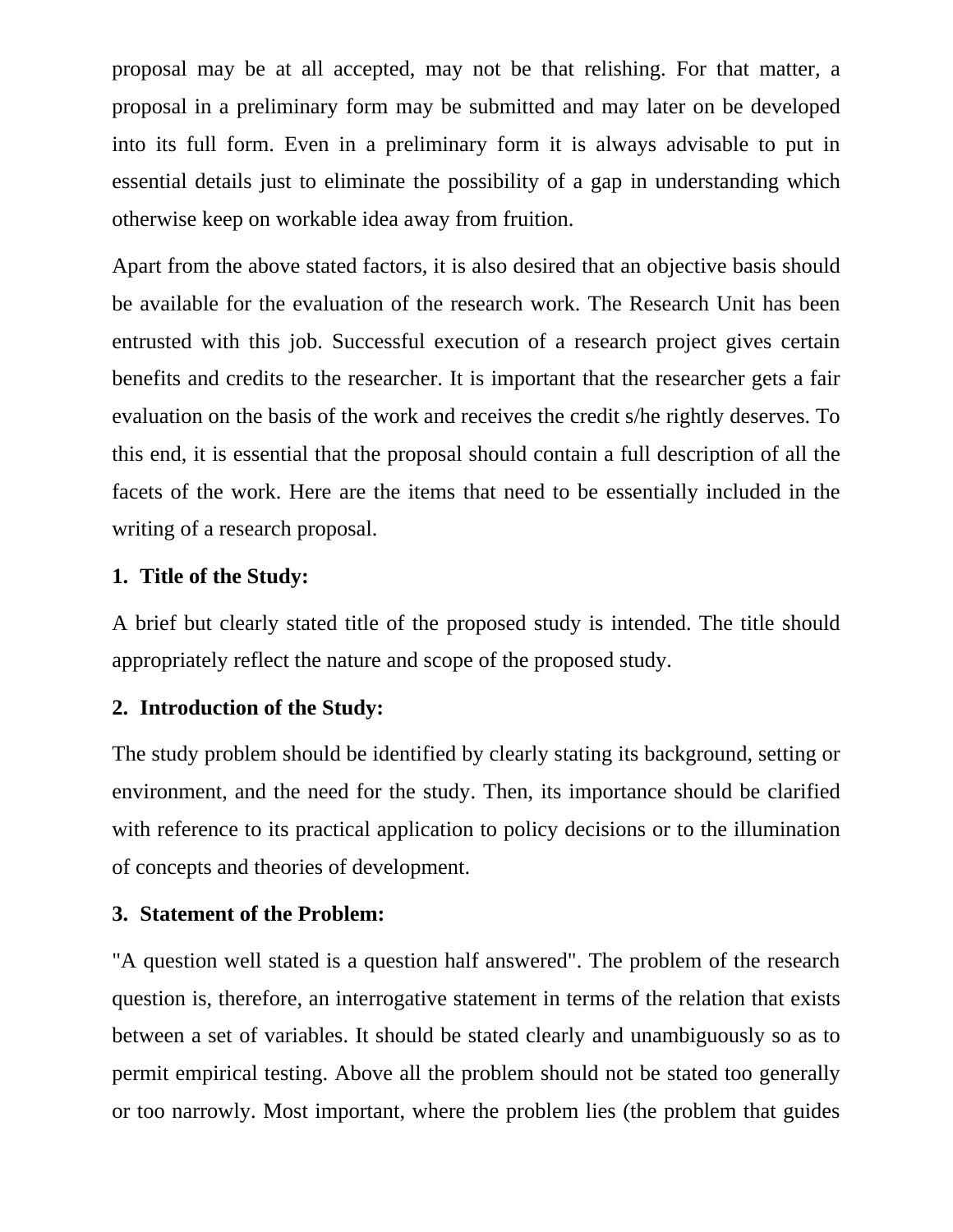the study) should be clearly stipulated in terms of the background and development within the scope of the proposed question (historical perspective is necessary).

# **4. Objectives of the Study:**

Within the felt needs of the study, the specific objectives for undertaking the project should be spelled -out clearly. They should be identified in terms of the variables and parameters under study precisely and be formulated in the manner of questions. Where general objectives are felt desirable, specific sub-objectives must be framed within each general objective in a logical sequence.

## **5. Location of the Study: (Optional)**

The place or places in which the study will be conducted need to be indicated.

# **6. Hypotheses: (If necessary)**

A hypothesis is a conjectural statement of relations (based on the statement of the problem and the objective of the study) between two or more variables in either negative or positive terms. It should be neither too general nor too specific. However, it should specify how the variables are related. The hypotheses thus could be formulated as null hypothesis, against alternatives.

# **7. Review of Literature:**

One undertakes this in order to find out what works have already been done in the areas of the research problem under study. It also helps minimize the risk of dead ends, choice of rejected methods etc, promotes greater understanding of the problem under study, provides comparative data to evaluate and interpret the significance of findings, and to enforce fruitful sources of hypothesis. This section is vitally necessary. All references consulted must be cited.

# **8. Methodology:**

It should correspond to the order in which each of the objectives listed are to be attacked in terms of essential hypothesis to be used: how and what data are to be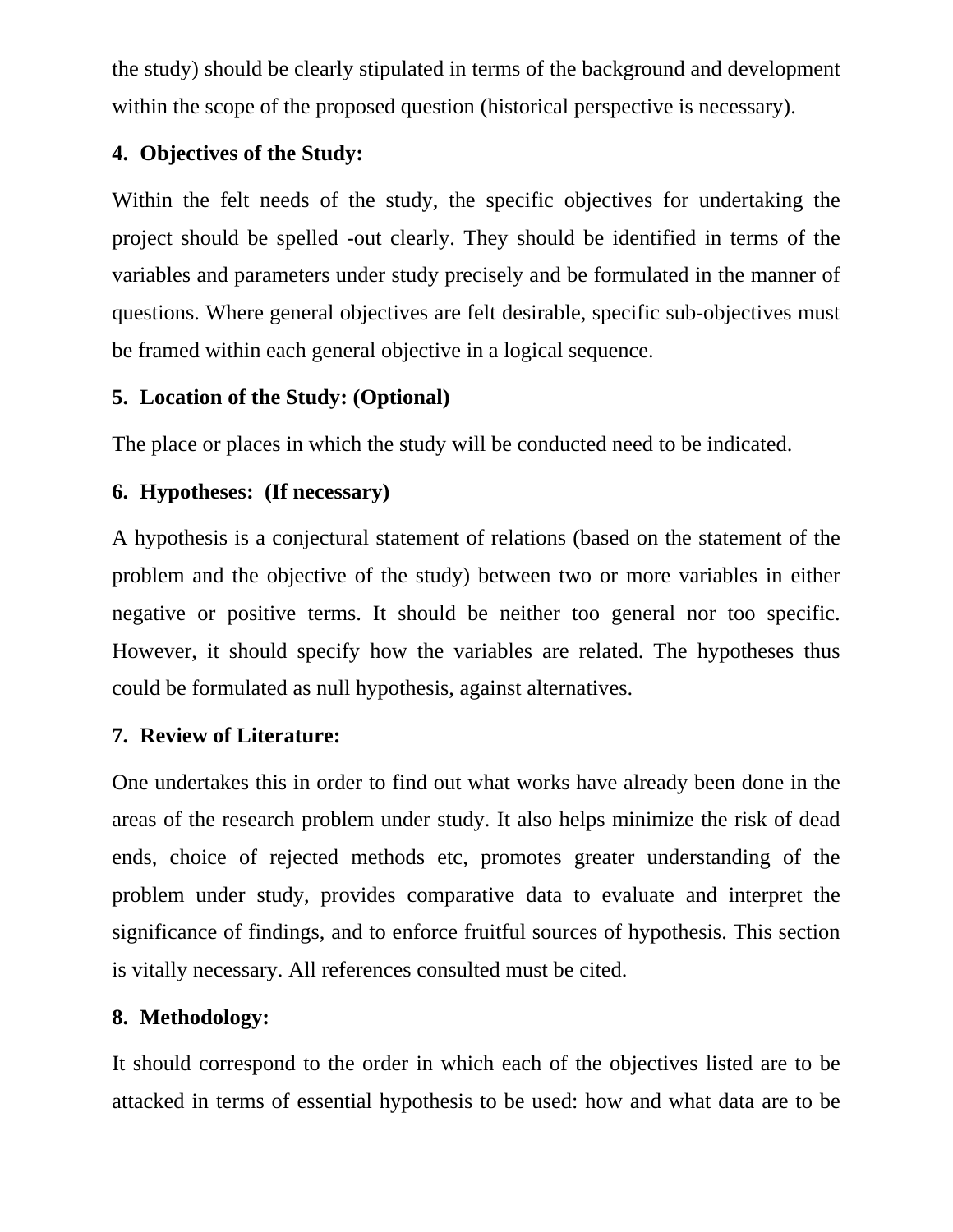generated and processed from? What methods of analysis should be used? What assumptions are being put to effect of the inquiry?

## **a) Methods of Data Collection:**

Basic design of the experimental study should be explained. It has to state whether the data is to be collected from other sources or the primary collection. The uses of secondary sources, mail questionnaires, personal interview or field works which are relevant to the nature of the study are to be made where possible.

## **b) Sampling Techniques:**

Mention should be made of the estimated total size of population in the study and the method of sampling should be used in the proposal. It is necessary that an adequately reliable sampling frame and the basic criteria of selecting them be adopted. The main thrust of the study often centers around the nature of the questionnaire, selection of respondents as well as the modalities of operation of the study.

## **c) Analysis of data:**

Statistical procedures and tests are adopted to ensure relevance of the conclusions of the proposed study. As such, the methods to be adopted indicating the level of analysis, and testing need should be clearly indicated.

## **9. Limitation of the Study:**

Clearly specify the limits and constraints prevailing within each method. In the event where two or more methods are used an explanation as to which method it to be preferred, should be stated in terms of the assumptions and biases involved in each of the methods indicated.

## **10.Manpower Planning: (Optional)**

A detailed workout of manpower need should be stated in terms of the job description, desired qualification of the personnel and their experience. Indication of the statement of functions, duties and responsibilities should be clearly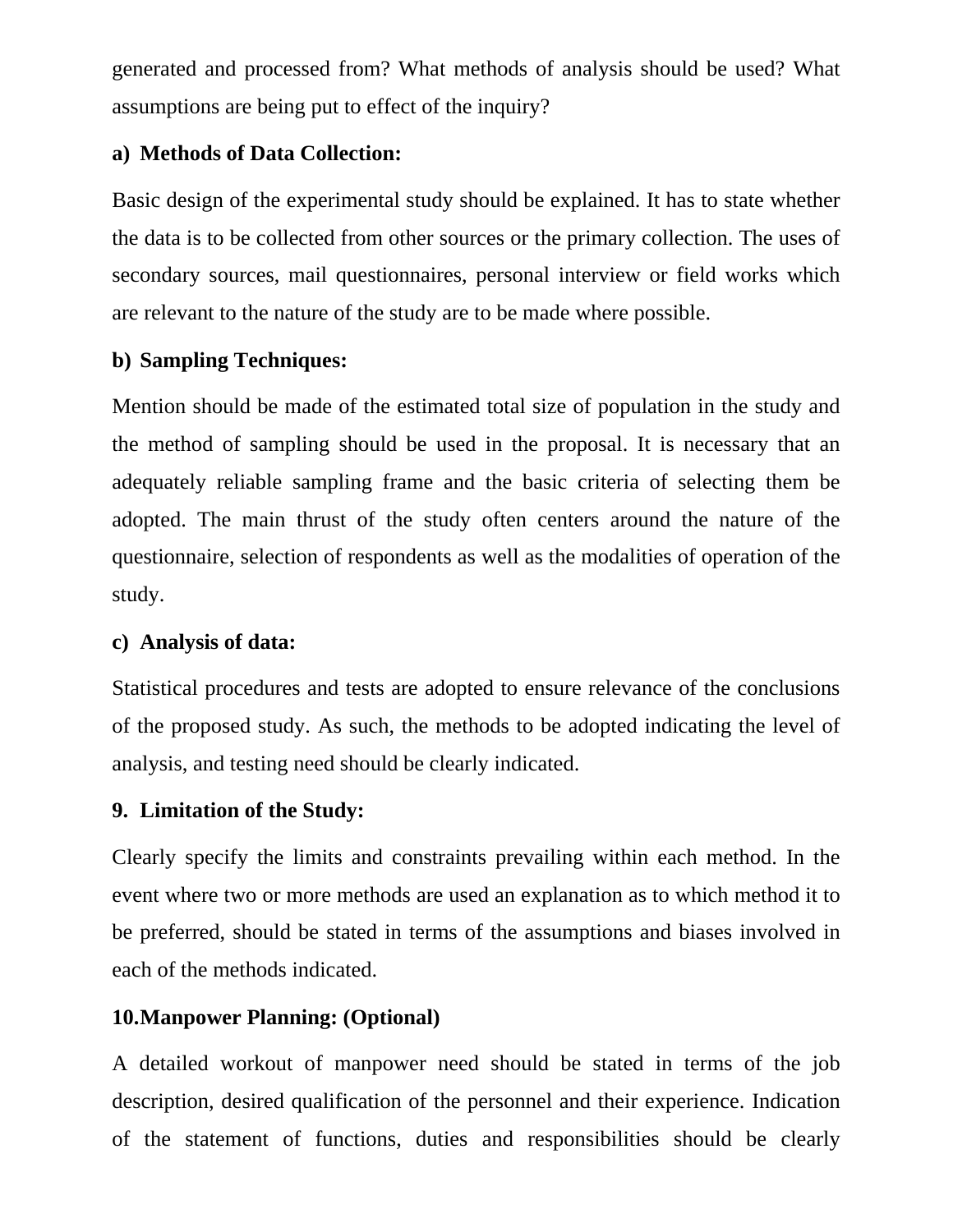indicated. Time for which manpower is need should be worked-out in man days for different phases of the project. If it is a team project, the project leader should be mentioned.

## **11.Scheduling of Time:**

Different phases of the research project should be clearly stated in working weeks or months, preferably in a diagrammatic presentation. Thus, it should be able to provide monitoring authorities with close estimates of the entire project time.

## **12. Chapter Plan :**

Chapter Plan should indicate the total number of chapters and pages, individual chapter titles, including sub heading and pages for each chapter. This helps both project planning and logistical support activities of the Research Unit.

## **13. Budgeting/Estimate of Expenses:**

A detailed and itemized budget showing how the funds are to be spent is essential. Presentation of budget for the proposed work may be made under the following main categories. Other headings of the category may, however be added if considered necessary for the sake of clarity. If any budgetary support is expected from other supplementary agencies, the amounts and conditions should be explicitly indicated.

It may be noted that all expenses met, out of the funds made available by the Campus, have to be budgeted strictly according to existing T.U. financial rules and regulations. These include payments as salaries and allowances according to levels of expertise, travel allowances and purchase of equipment.

Fund grants are made available in phases, which presently stand at 30 percent, 30 percent and 40 percent. The initial 30 percent is made available at the start of the project and subsequent 30 and 40 percent is released on completion of two different stages of the work.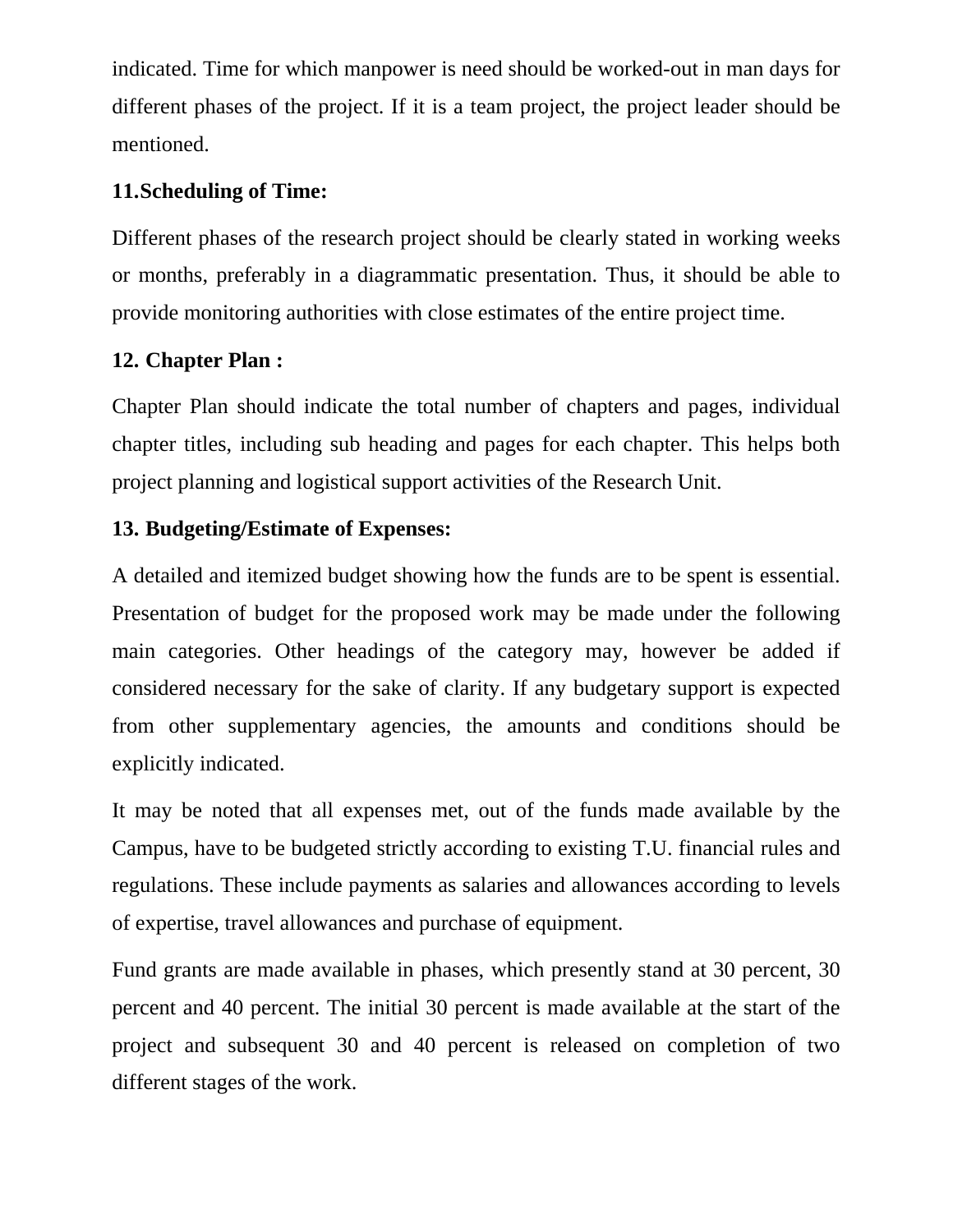It is, therefore, important to coordinate budgetary items according to definitive stages of proposed work. If the researcher strongly feels that budgetary requirements have to be particularly different, it would be helpful to present the case and give reasons for it.

## **a) Stationery and Office Supplies:**

Items such as paper, postage, typing charges and other sundry supplies are to be met under this budget heading.

## **b) Travelling Expenses :**

Transportation costs and daily allowances while travelling are to be included under this budget heading. The number and mode of travel and places to be visited should be shown. Ordinarily, only travel costs for places within the country can be mentioned. If travel outside the country needs to be included full justification for these has to be given.

## **14.Bibliography and Annex :**

The list of the literature reviewed and the sources from which items are quoted should be serially organized at the end of the proposal. All the data charts etc. that are being use for the presentation of the proposal will have to be included systematically with due emphasis on source citation.

## **15.Other Information :**

Any other information which would help gaining realistic understanding of the proposal and facilitating the actual conduct of the work may be included if it is so desired. The researcher may also like to indicate the limitations of the proposed study and prospective approaches for further extension of its scope.

## **16.Reporting:**

In course of the work the researcher is required to submit progress reports to the Research Unit. The Research Unit also holds exclusive rights to the publication of the results of the research report regularly.